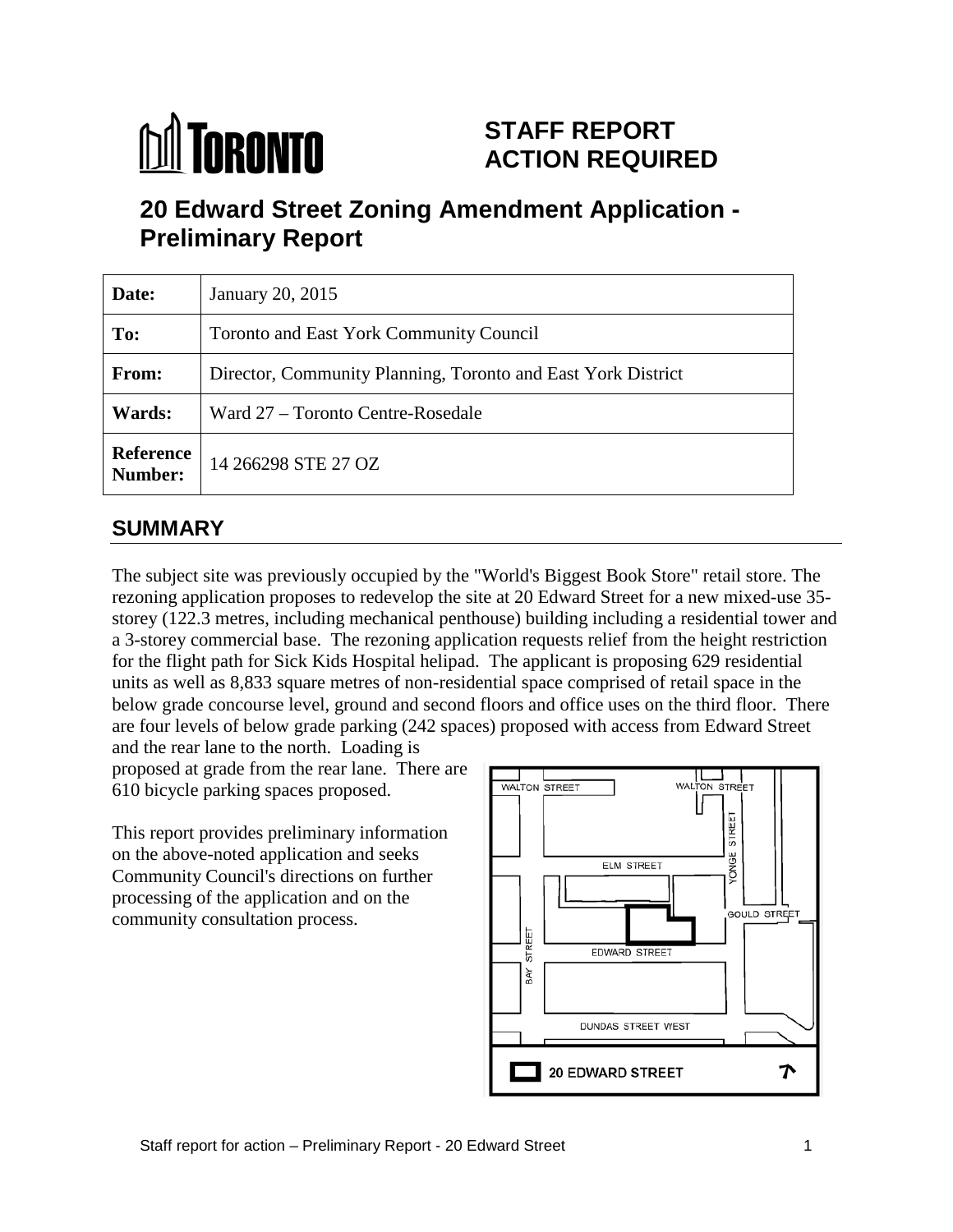It is anticipated that a Community Consultation meeting will be held in the first quarter of 2015. Staff anticipate submitting a final report on the application to Community Council in the final quarter of 2015. This target date assumes that the applicant will provide all required information in a timely manner.

### **RECOMMENDATIONS**

#### **The City Planning Division recommends that:**

- 1. Staff be directed to schedule a community consultation meeting for the lands at 20 Edward Street together with the Ward Councillor.
- 2. Notice for the community consultation meeting be given to landowners and residents within 120 metres of the site.
- 3. Notice for the public meeting under the Planning Act be given according to the regulations of the Planning Act.

#### **Financial Impact**

The recommendations in this report have no financial impact.

#### **DECISION HISTORY**

#### **Pre-Application Consultation**

A pre-application consultation meeting was held on April 4, 2014 with the applicant to discuss complete application submission requirements. At the meeting the proponent outlined the proposal for 20 Edward Street. The proposal included a slab style building with a 6-storey (23 metre) base and a 35-storey tower. The uses included below grade parking, retail at grade, and potential office space on the  $3<sup>rd</sup>$  to  $6<sup>th</sup>$  floors with residential above. Access to the site would be from the rear lane.

During the meeting, staff raised concerns over: setbacks on the west, north and east side particularly; tower separation; massing; shadow impacts; height of the base building; vehicular access; laneway width; landscape; and streetscape.

#### **ISSUE BACKGROUND**

#### **Proposal**

The previous structure on the site has been demolished. The applicant is proposing to redevelop the subject site to construct a mixed use 35-storey (122 metre including mechanical penthouse) building including a 3-storey (18.5 metre high) commercial base and 1-storey mezzanine. The applicant has requested relief from the zoning provision that addresses height restrictions for the flight path for Sick Kids Hospital helipad. The development proposes a total of 629 residential condominium units consisting of: 317 one-bedroom units (50%); 219 two-bedroom units (39%);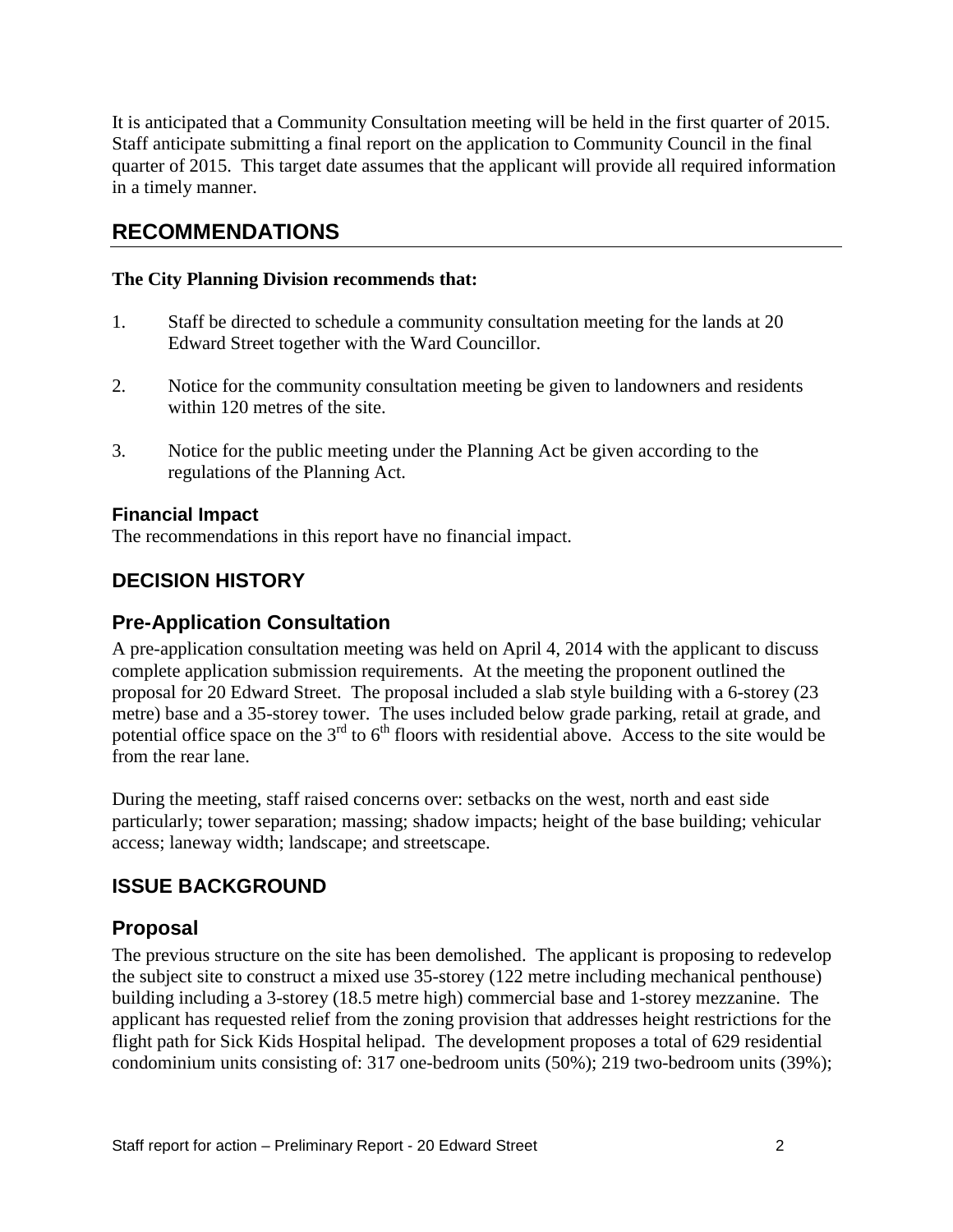and 90 three-bedroom units (16%). Protruding balconies are proposed along each face of the building. There are five levels proposed below grade, with four levels of vehicular parking and one level with a retail concourse.

The development is proposed to have a total gross floor area of 54,297 sq.m., with 8,832 sq.m. of commercial/retail space in the 3-storey base including the concourse level retail. The applicant is proposing a slab design of the building with a typical floorplate of 1,469 sq.m. The tower separation proposed to the west is 20 metres to the face of the building. The setback proposed from the property line to the face of the tower include: 5.15metres to the west side (3.4 metres to the balcony edge); 4.5 metres to the south side (2.7 metres to the balcony edge); 9.58 metres to the east side (7.7 to the balcony edge); 5.56 metres on the northeast side (3.7 metres to the balcony edge); and 7.67 metres at the closest point on the northwest side (5.8 metres to the balcony edge). The proposed density is 18 times the lot area.

The residential lobby is proposed from the southeast corner of the site with access from Edward Street. The majority of the frontage along Edward Street is proposed to be retail. Amenity space is proposed on level four. There is 1,048 sq.m. of contiguous indoor amenity space with 696 sq.m. of outdoor terrace amenity space that wraps around the west and north side of the building.

There is an existing laneway on the west and north side of the site. Vehicular access to the below grade parking is proposed from both Edward Street and the rear lane on the north side of the building. The vehicular egress from the site is proposed only from the rear (north) lane. There are five loading spaces proposed on the north side of the building with direct access from the laneway to the north.

#### **Site and Surrounding Area**

The site is located on the north side of Edward Street mid-way between Yonge Street and Bay Street, one block north of Dundas Street West. The site is bounded on the north side by a laneway which provides access to Elm Street in two locations. The subject site is 0.3 ha in size with frontage of 76.21 metres along on Edward Street with a depth of 39.17 metres along the west side property line and 30.3 metres on the east side property line. The site is located in the Yonge Street Community Improvement Plan Area and Downtown Yonge Business Improvement Area (BIA).

The site is currently vacant but was previously occupied by the "World's Biggest Bookstore" retail store. The site currently has a new site plan application for a surface commercial parking lot.

The surrounding uses are as follows:

South: directly across the street on the block bounded by Bay Street, Yonge Street, Dundas Street West and Edward Street is the Atrium on Bay office and retail complex. Further south on the south side of Dundas Street West is the Eaton Centre.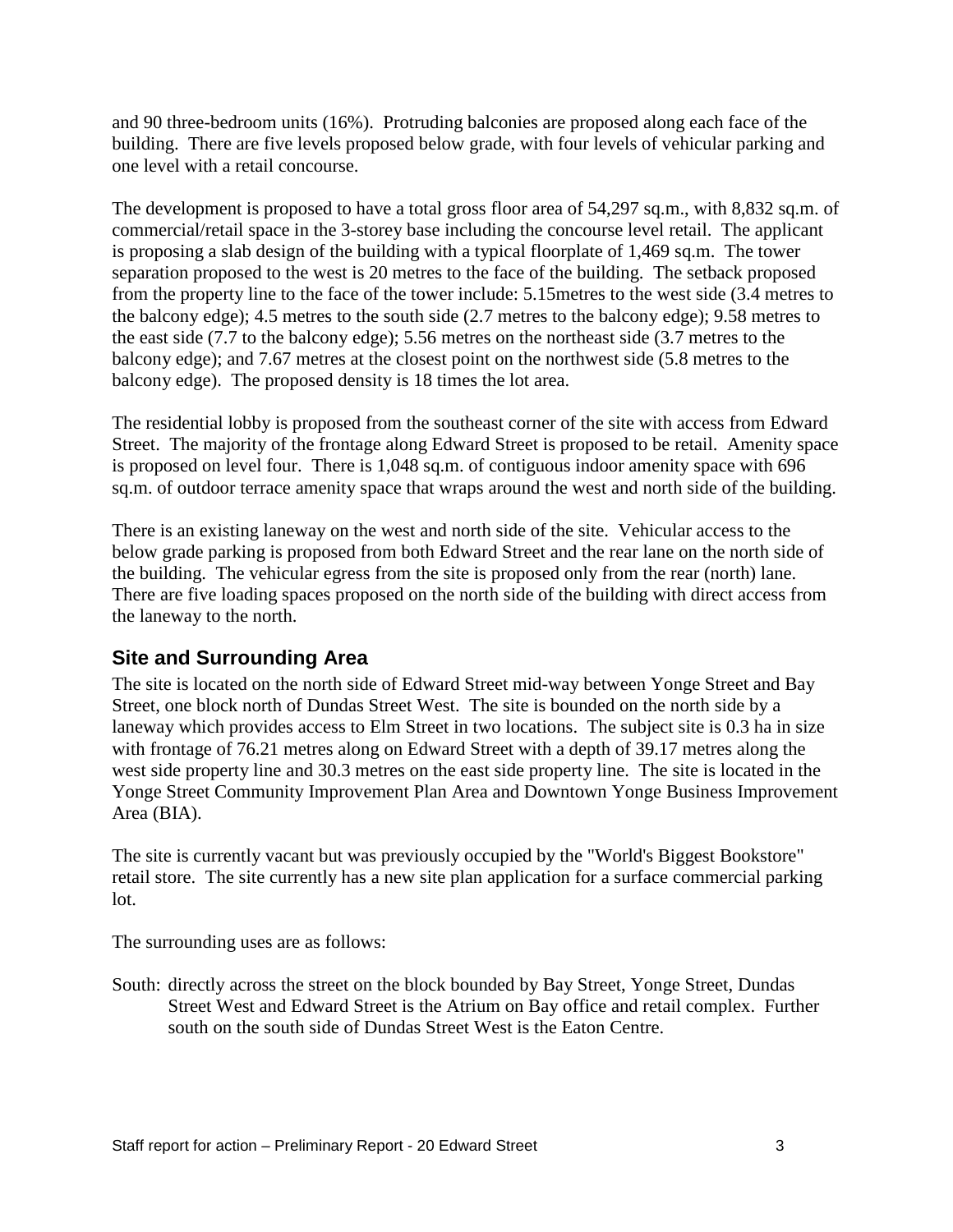- East: directly to the east are 2-3 storey retail commercial buildings fronting onto Yonge Street. On the east side of Yonge Street is the north part of the retail office complex of Dundas Square. To the northeast is Ryerson University.
- North: directly north are 2-3 storey retail commercial buildings and a 16-storey Toronto Community Housing residential rental building fronting onto Elm Street. Further north is a mix of hotel, residential, retail and office buildings of various heights between 2 and 26 storeys.
- West: directly to the west is the 26-storey Horizon on Bay residential condominium. On the west side of Bay Street is a parking lot and 2-storey commercial buildings. Further west is the Toronto Coach Terminal (regional bus terminal owned by the City of Toronto) medical and residential buildings.

#### **Provincial Policy Statement and Provincial Plans**

The Provincial Policy Statement (PPS) provides policy direction on matters of provincial interest related to land use planning and development. The PPS sets the policy foundation for regulating the development and use of land. The key objectives include: building strong communities; wise use and management of resources; and protecting public health and safety. City Council's planning decisions are required to be consistent with the PPS.

The Growth Plan for the Greater Golden Horseshoe provides a framework for managing growth in the Greater Golden Horseshoe including: directions for where and how to grow; the provision of infrastructure to support growth; and protecting natural systems and cultivating a culture of conservation. City Council's planning decisions are required to conform, or not conflict, with the Growth Plan for the Greater Golden Horseshoe.

Staff will review the proposed development for consistency with the PPS and for conformity with the Growth Plan for the Greater Golden Horseshoe.

#### **Official Plan**

This application will be reviewed against the policies in the Official Plan. The Official Plan places the site within the Downtown and Central Waterfront urban structure area. The site is designated "Mixed Use Areas" on Map 18 – Land Use Plan in the Official Plan. This designation permits a range of residential, commercial and institutional uses. The Plan includes criteria that direct the form and quality of development in this land use designation. The criteria state that new buildings provide a transition between areas of different intensity and scale, including a stepping down of heights towards lower scale neighbourhoods; minimize shadow impacts and provision of an attractive, safe and comfortable pedestrian environment.

This application will be reviewed against the policies in the Official Plan including those in the "Downtown", "Public Realm", and "Built Form" sections of the Plan. [\(www.toronto.ca/planning/official\\_plan/introduction.htm\)](http://www.toronto.ca/planning/official_plan/introduction.htm).

Compliance with other relevant policies of the new Official Plan including the environment and transportation will also be addressed.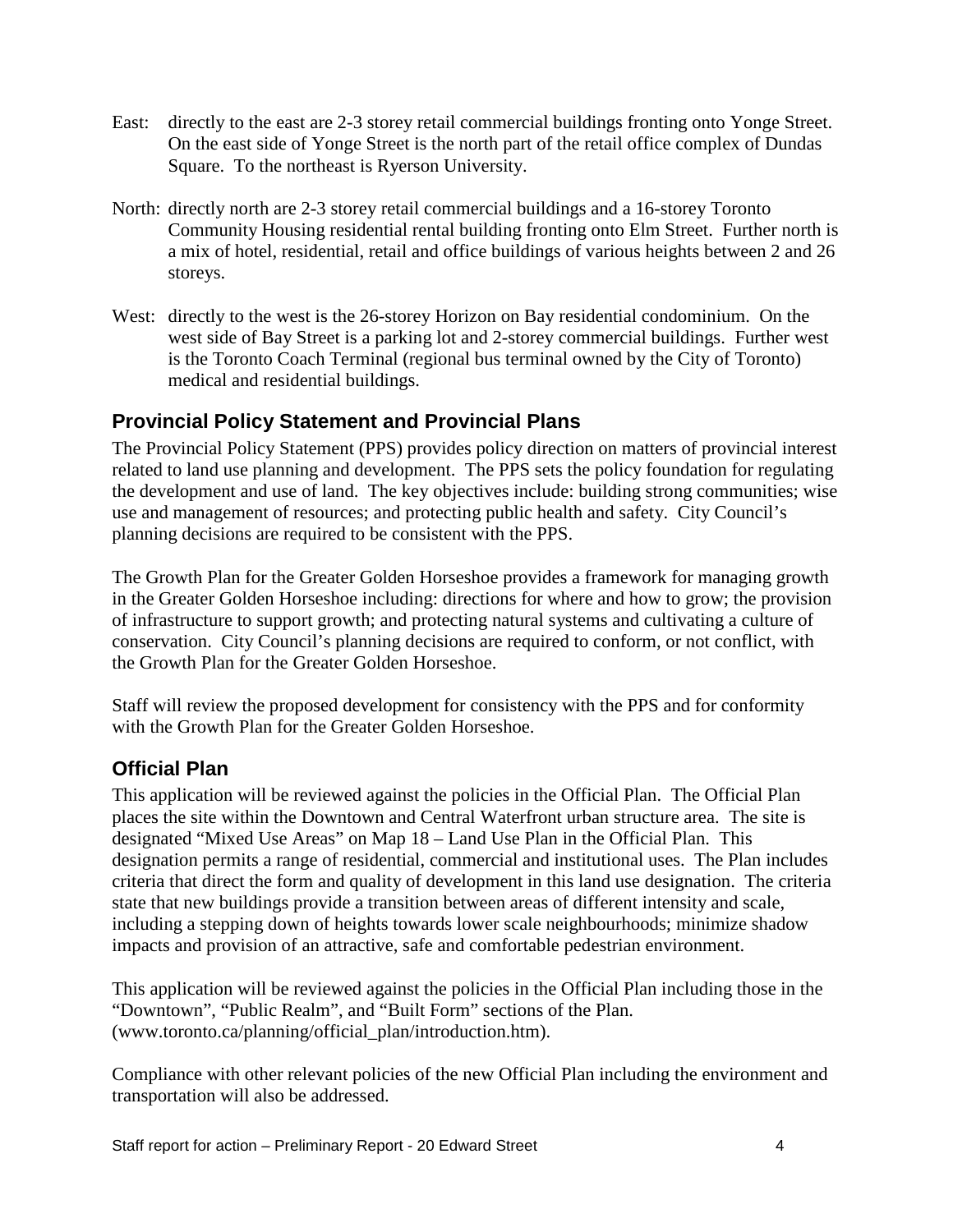## **Site and Area Specific Policy 174**

Site Specific Policy 174 of the Official Plan provides an overall framework for continued revitalization in the area north and south of Dundas Square. The policy provides general planning objectives and built form principles for sites fronting Yonge Street and for surrounding buildings.

This application will be reviewed against the policies of Site and Area Specific Policy 174. (http://www1.toronto.ca/static\_files/CityPlanning/PDF/sas\_policies\_164\_to\_179\_dec2010.pdf)

## **Zoning**

The site is zoned CR 6.0 (c2.0; r6.0) SS1 x2318 under By-law 569-2013. The CR zone permits a wide range of residential and non-residential uses including apartment buildings, retail stores, offices and hotels. The zoning permits a maximum non-residential density of 2.0 times the area of the lot and a maximum residential density of 6.0 times the area of the lot. Attachment 3 shows the zoning for the site and surrounding area.

## **Site Plan Control**

The subject site and proposed development are subject to Site Plan Control. An application for site plan for the tower proposal has not yet been submitted.

# **City-Wide Tall Building Design Guidelines**

In May 2013, Toronto City Council adopted the updated city-wide Tall Building Design Guidelines and directed City Planning staff to use these Guidelines in the evaluation of all new and current tall building development applications. The Guidelines establish a unified set of performance measures for the evaluation of tall building proposals to ensure they fit within their context and minimize their local impacts. The city-wide Guidelines are available at http://www.toronto.ca/planning/tallbuildingdesign.htm

#### **Downtown Tall Buildings: Vision and Supplementary Design Guidelines**

This project is located within an area that is also subject to the Downtown Tall Buildings: Vision and Supplementary Design Guidelines (adopted by City Council in July 2012 and consolidated with the city-wide Tall Building Design Guidelines May 2013). This document identifies where tall buildings belong Downtown, and establishes a framework to regulate their height, form and contextual relationship to their surroundings. The Downtown Vision and Supplementary Design Guidelines should be used together with the city-wide Tall Building Design Guidelines to evaluate new and current Downtown tall building proposals. The Downtown Tall Buildings Guidelines are available at

http://www.toronto.ca/planning/tallbuildingstudy.htm#guidelines

#### **TOcore**

On May 13, 2014, the Toronto and East York Community Council (TEYCC) considered a Staff Report regarding *TOcore: Planning Toronto's Downtown*, along with a related background document entitled *Trends and Issues in the Intensification of Downtown*. Both reports are available at: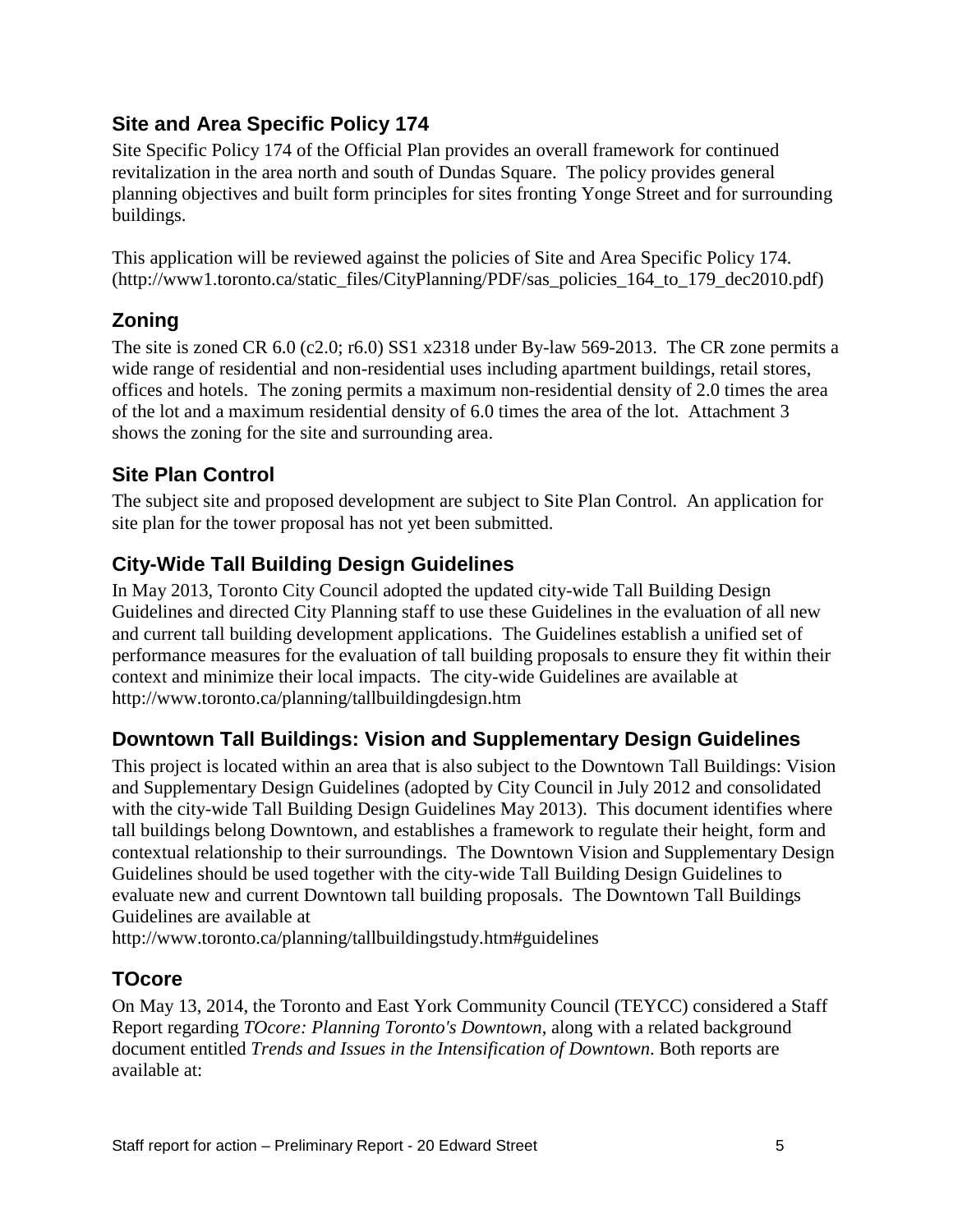http://www1.toronto.ca/wps/portal/contentonly?vgnextoid=222101f2e9745410VgnVCM100000 71d60f89RCRD.

TOcore is looking at how Toronto's Downtown should grow, with both a renewed planning framework and the necessary infrastructure to remain a great place to live, work, learn and play. TOcore is in its initial 'taking stock' phase, which involves an analysis of existing conditions, growth trends and priority issues in the Downtown. The review of this application will be informed by the issues being considered under TOcore.

#### **Reasons for the Application**

The proposal requires an amendment to the Zoning By-law for an increase in density and height, breaching the height restriction for Sick Kids Hospital, reduction in parking, reduced amenity space and other development standards that will require site-specific zoning provisions.

Additional areas of non-compliance may be identified through the circulation and review process.

# **COMMENTS**

## **Application Submission**

The following reports/studies were submitted with the application:

- Reductions of Survey, Site Plan, Statistics, Architectural Plans and Landscape Site Plan Reductions
- Planning Rationale Report
- Tree Declaration
- **Shadow Studies**
- Draft Zoning By-law Amendments
- **Transportation Impact Study**
- Functional Servicing Report
- Stormwater Management Report
- Aeronautical Assessment Letter
- TTC Vibration and Noise Assessment Letter
- Qualitative Pedestrian Wind Assessment
- Toronto Green Development Standard Checklist

Staff report for action – Preliminary Report - 20 Edward Street 6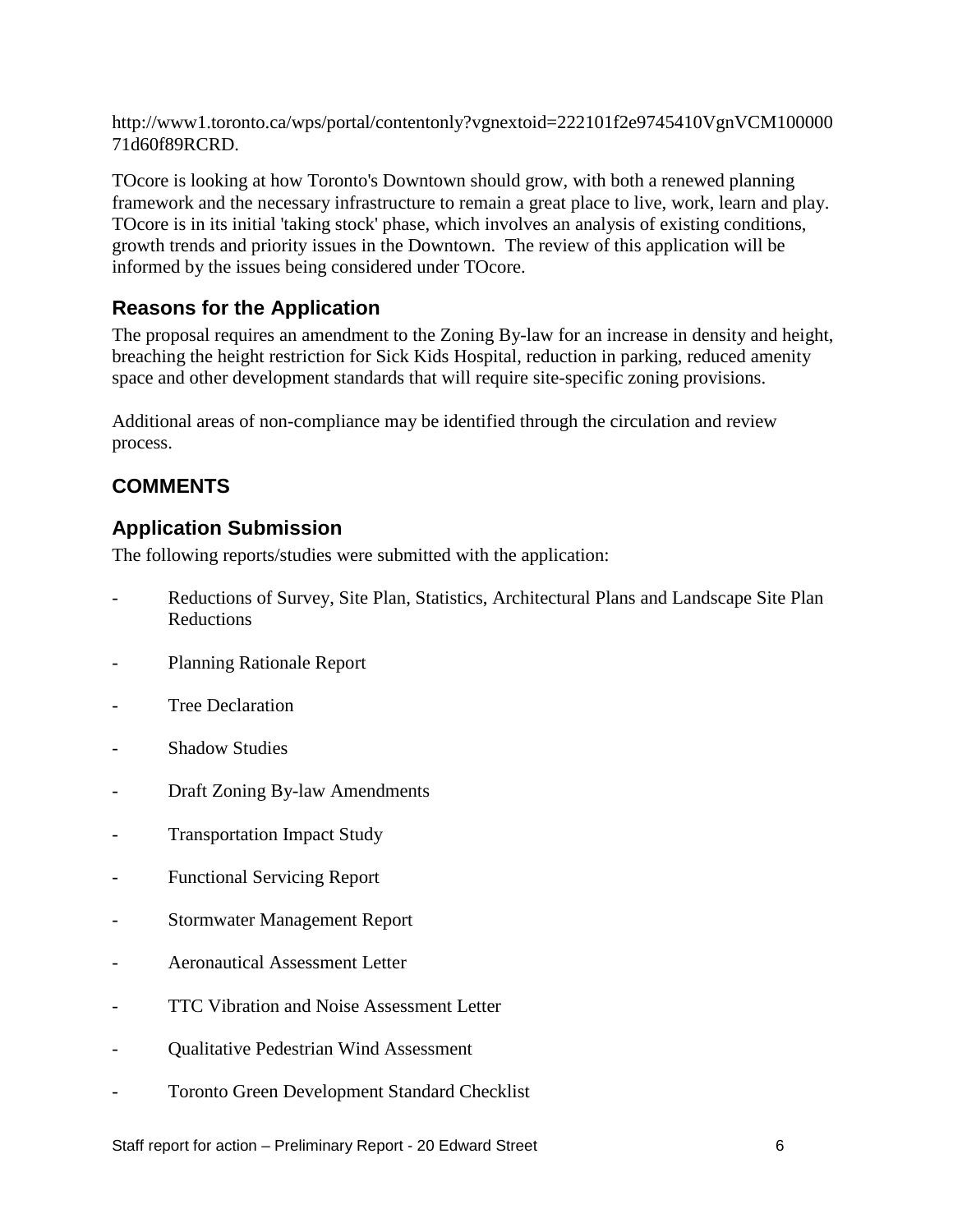A Notice of Incomplete Application was issued on January 23, 2015 which identified the outstanding material required for a complete application submission as:

- Full size plans including Topographic/Boundary Survey, Site Plan, Architectural Plans, Landscape Plans, all to scale as outlined in the Toronto Development Guide;
- Tree Protection Plan;
- Grading Plan; and
- Servicing Plan.

#### **Issues to be Resolved**

The following issues will need further review and will need to be addressed by the applicant:

- 1. Consistency with the Provincial Policy Statement and the Growth Plan for the Greater Golden Horseshoe;
- 2. Conformity with Official Plan policies, particularly with respect to the sections on built form and housing;
- 3. Conformity with Site and Area Specific Policy 174;
- 4. Conformity with the city-wide Tall Buildings Design Guidelines and the Downtown Tall Buildings: Vision and Supplementary Design Guidelines, including the sections on transition in scale, adjacency issues to heritage buildings, tower floorplate and separation distance, pedestrian realm and sustainable design;
- 5. Height and density of proposal, including the impact on the Sick Kids Flight Path;
- 6. Other built form and massing issues including, but not limited to: sky view, light penetration, shadow, privacy and wind mitigation and continuous weather protection around the site;
- 7. Implementation of Downtown Yonge BIA's Public Realm Strategy and their Streetscape Guidelines;
- 8. Provision for reduced on-site parking including impacts on the supply of on-street parking in the area;
- 9. Unit size and mix;
- 10. Adequacy of indoor and outdoor amenity space;
- 11. Appropriate servicing to accommodate the proposed development;
- 12. Assessment of traffic generation, access, transportation impacts and potential road/lane widening;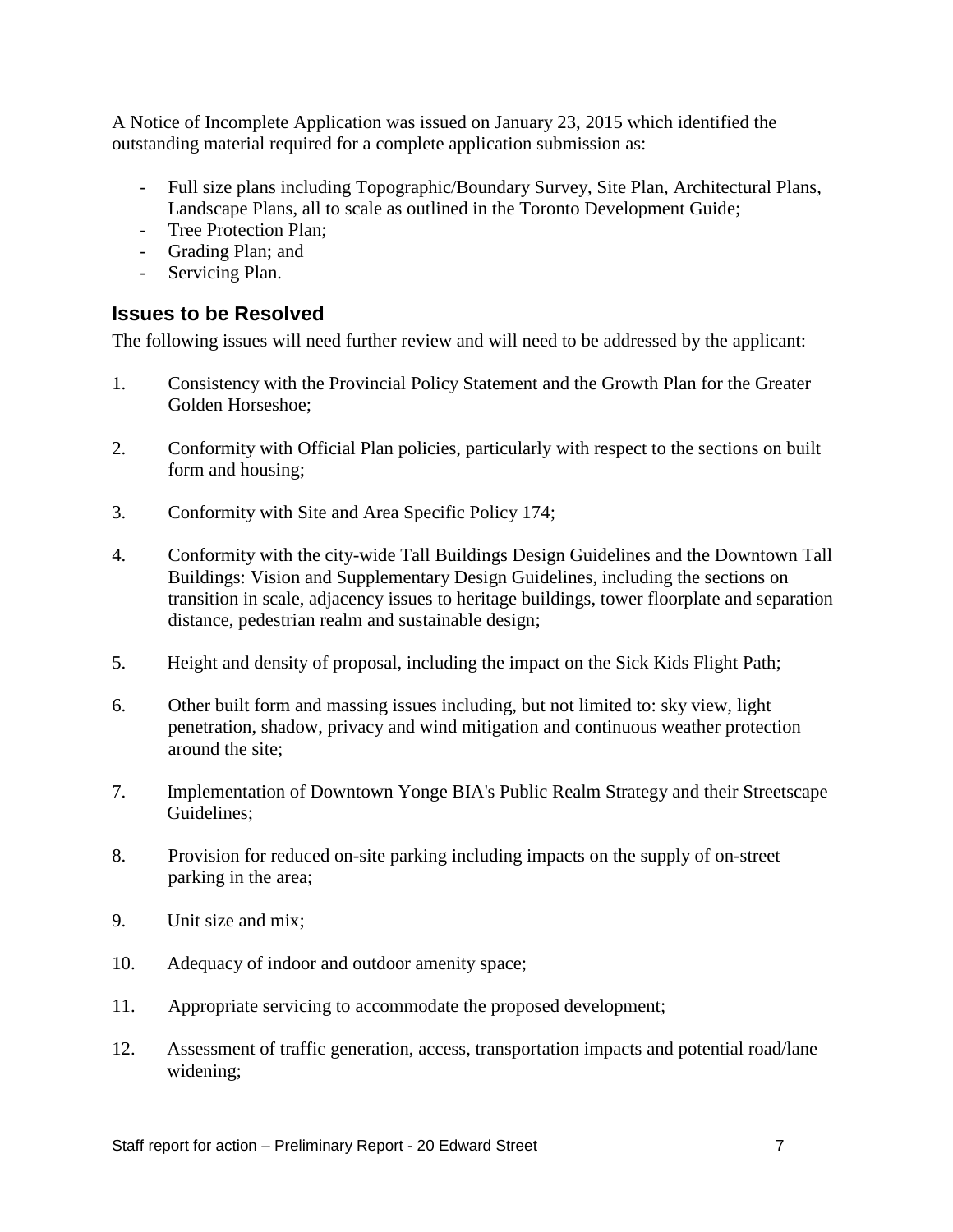- 13. Consideration of incorporating an entrance from the development into the north end of the Dundas Subway Station;
- 14. Commitment to providing resident and visitor bicycle parking given the site's proximity to the Gerrard Street and College Street bike lanes and proposed Bay Street bike lanes;
- 15. Treatment of the ground floor of the building and its relationship to the streetscape, the width of the sidewalk and the provision of continuous pedestrian realm weather protection;
- 16. Adequacy of community services and parkland in the area;
- 17. Consideration of the comments from the City's design review panel; and
- 18. Identification and securing of public benefits pursuant to Section 37 of the *Planning Act*  should the proposal be recommended for approval.

Additional issues may be identified through the review of the application, agency comments and the community consultation process.

The Toronto Green Standards Checklist has been submitted by the applicant and is currently under review by City staff for compliance with the Tier 1 performance measures.

#### **CONTACT**

Sarah Henstock, Senior Planner Tel. No. 416-392-7196 Fax No. 416-392-1330 E-mail: shensto@toronto.ca

## **SIGNATURE**

Gregg Lintern, MCIP RPP Director, Community Planning Toronto and East York District

\_\_\_\_\_\_\_\_\_\_\_\_\_\_\_\_\_\_\_\_\_\_\_\_\_\_\_\_\_\_\_

(P:\2015\Cluster B\pln\TEYCC\4036178090.doc) - vc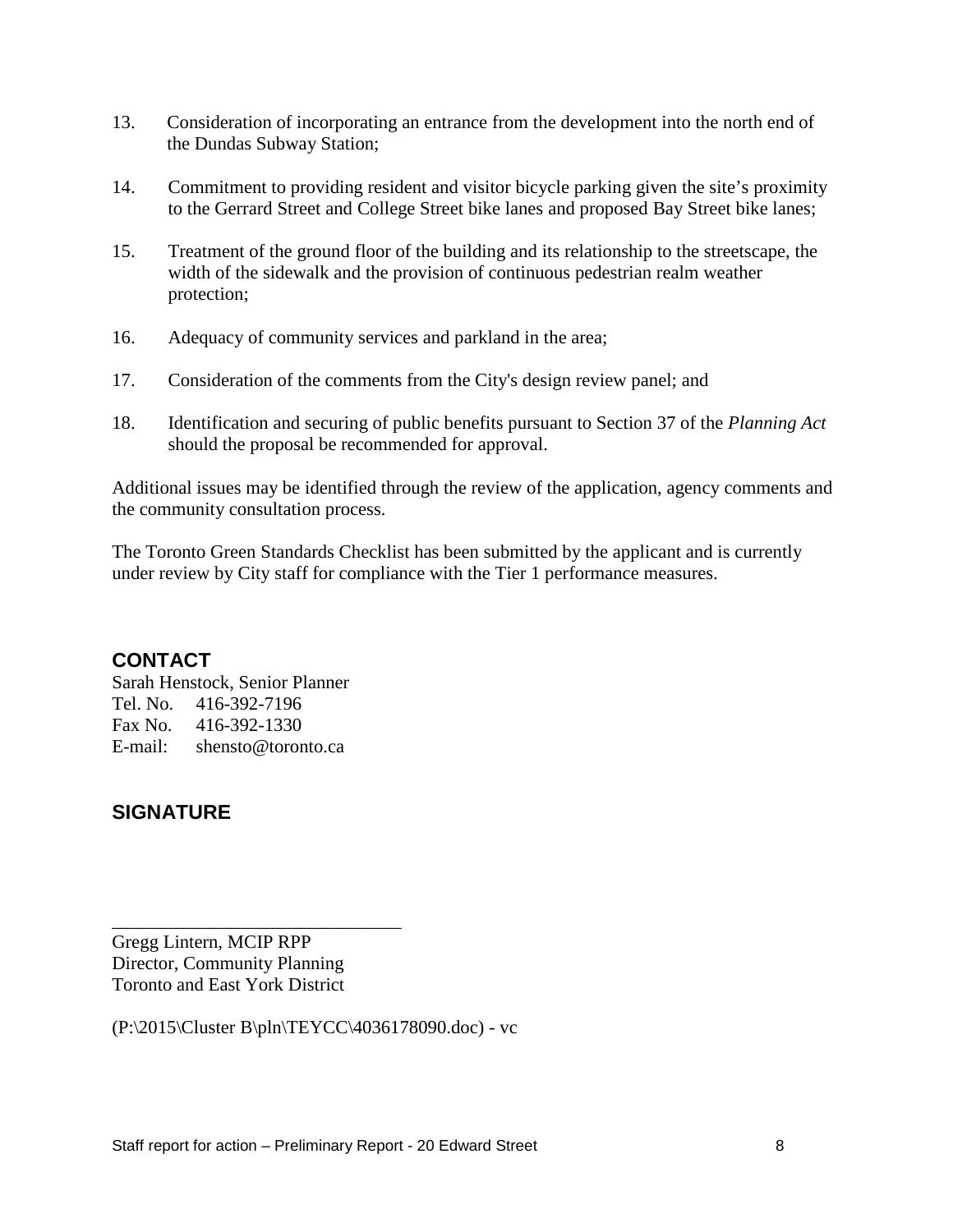# **ATTACHMENTS**

- Attachment 1: Site Plan
- Attachment 2: North Elevations
- Attachment 3: West Elevations
- Attachment 4: East Elevations
- Attachment 5: South Elevations
- Attachment 6: Zoning
- Attachment 7: Application Data Sheet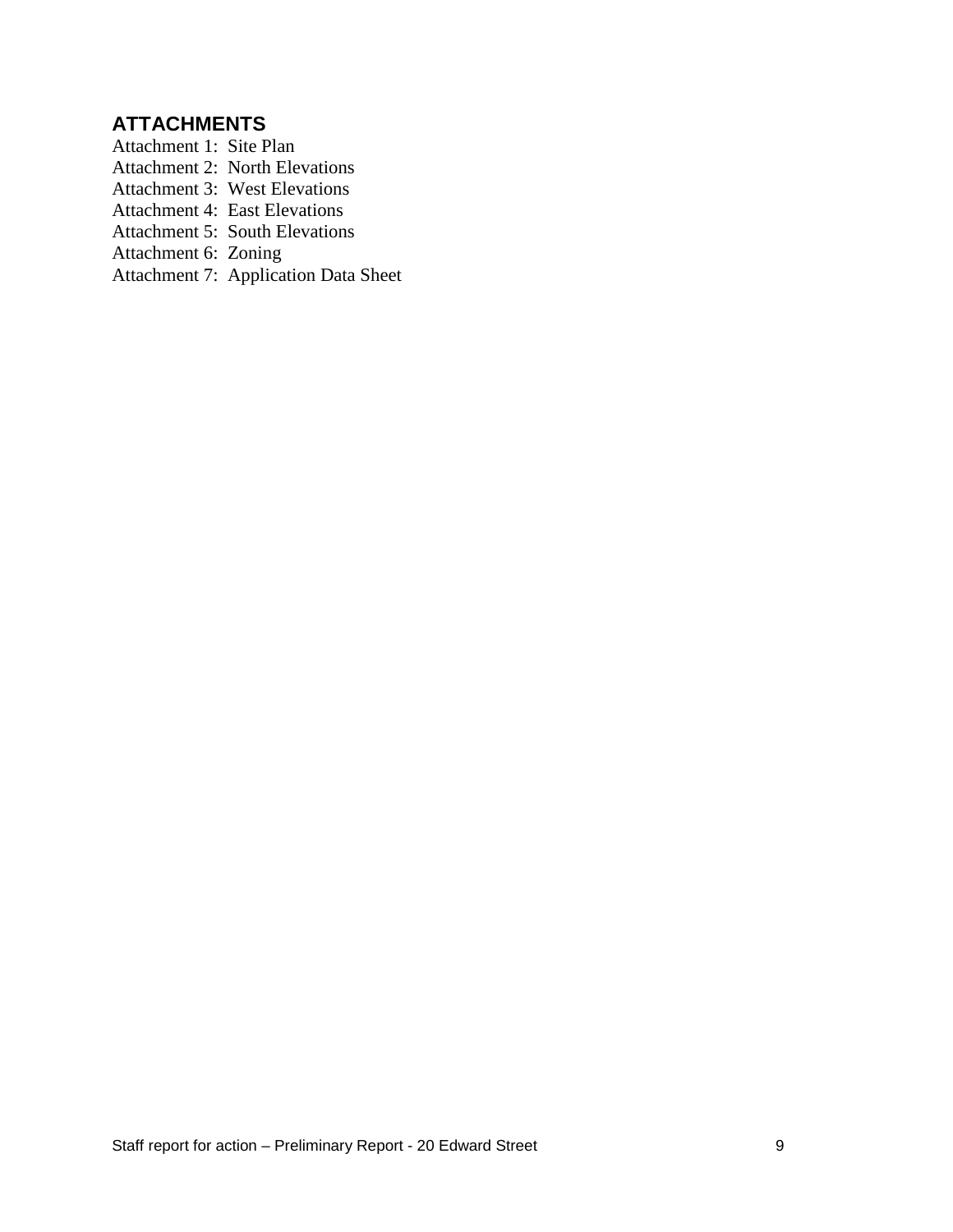

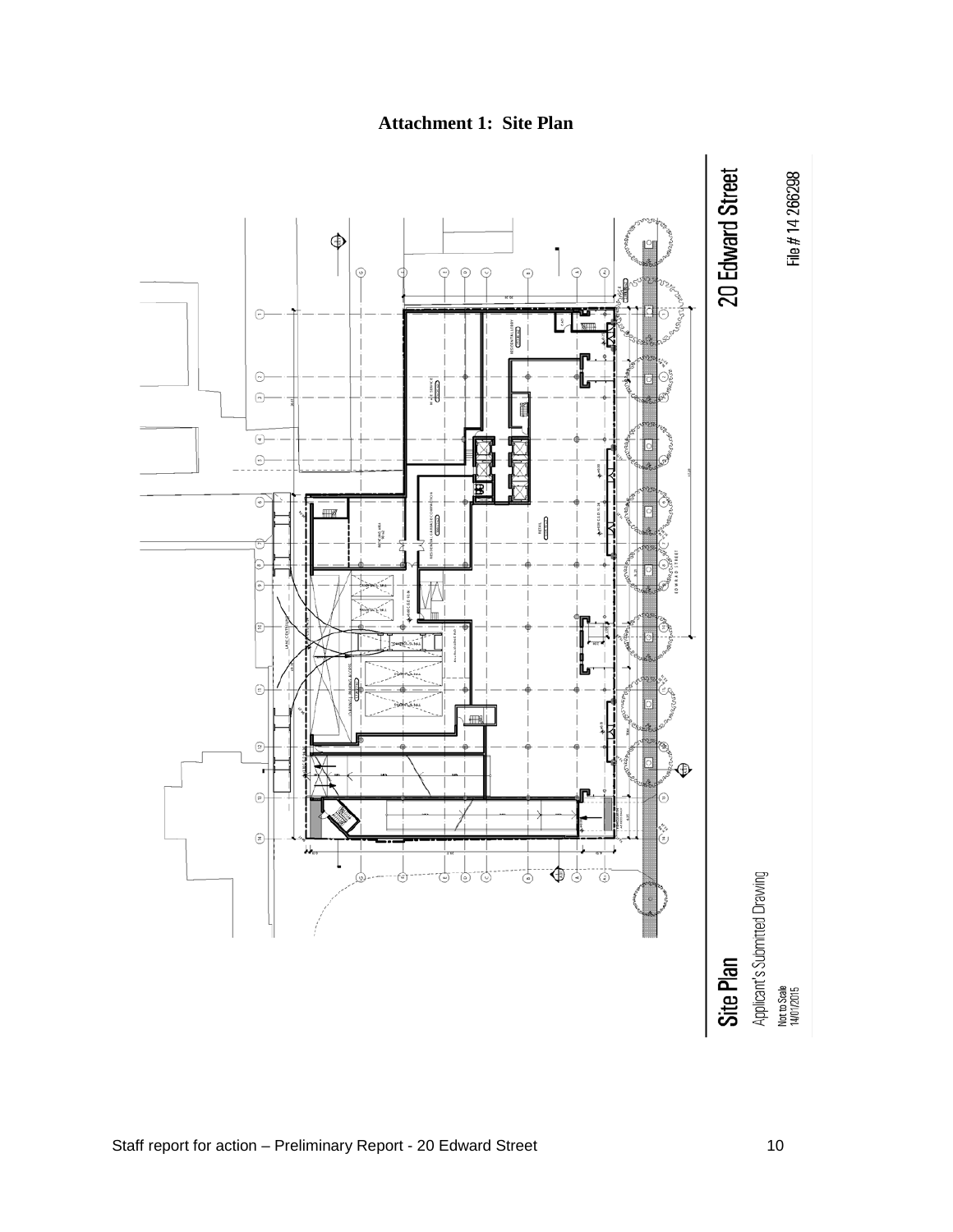

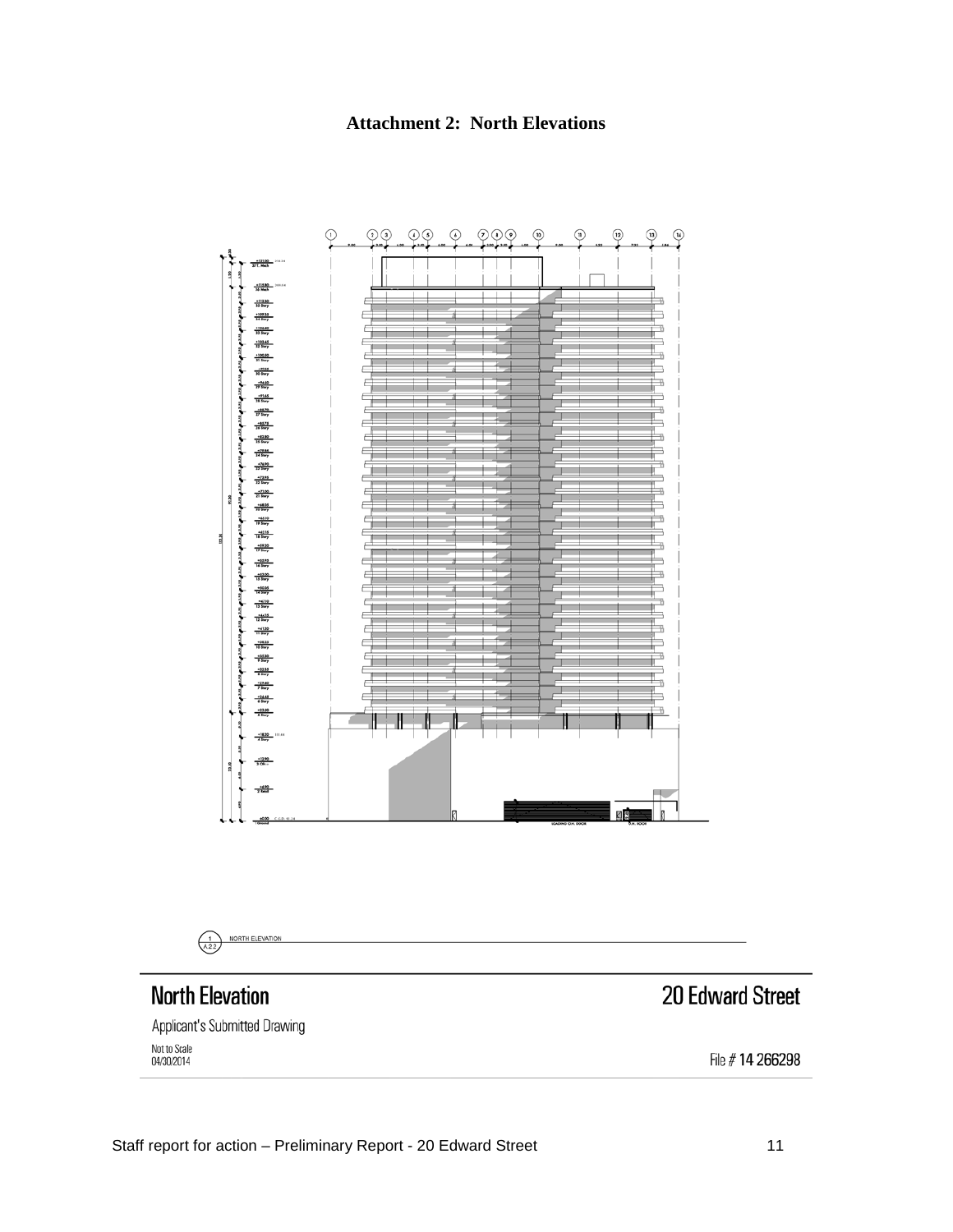



# **East Elevations**

Applicant's Submitted Drawing Not to Scale<br>01/14/2015

# 20 Edward Street

File #14 266298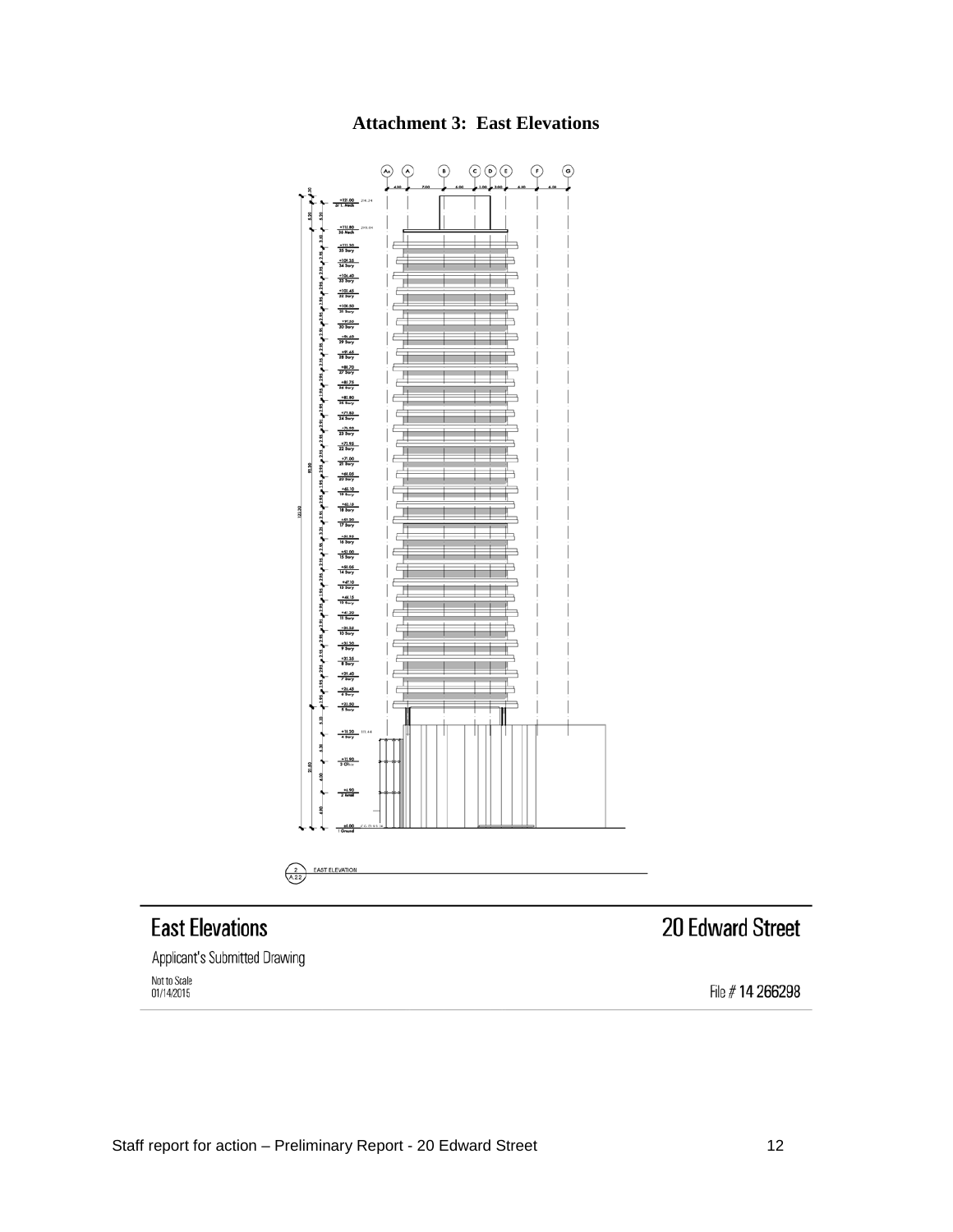



# **West Elevations**

Applicant's Submitted Drawing Not to Scale<br>01/14/2015

# 20 Edward Street

File #14 266298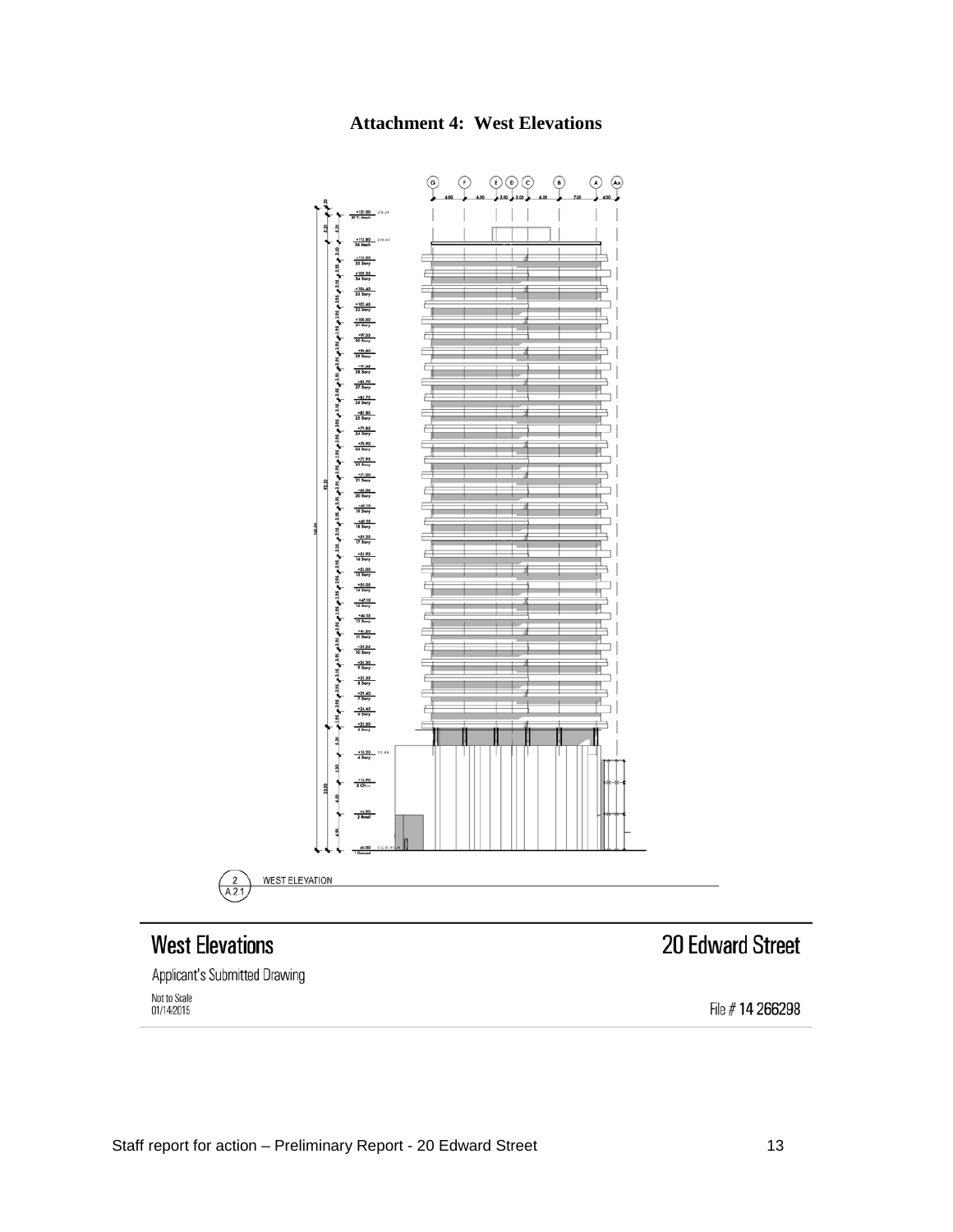**Attachment 5: South Elevations**



# **South Elevation**

# 20 Edward Street

Applicant's Submitted Drawing Not to Scale<br>01/14/2015

File # 14 266298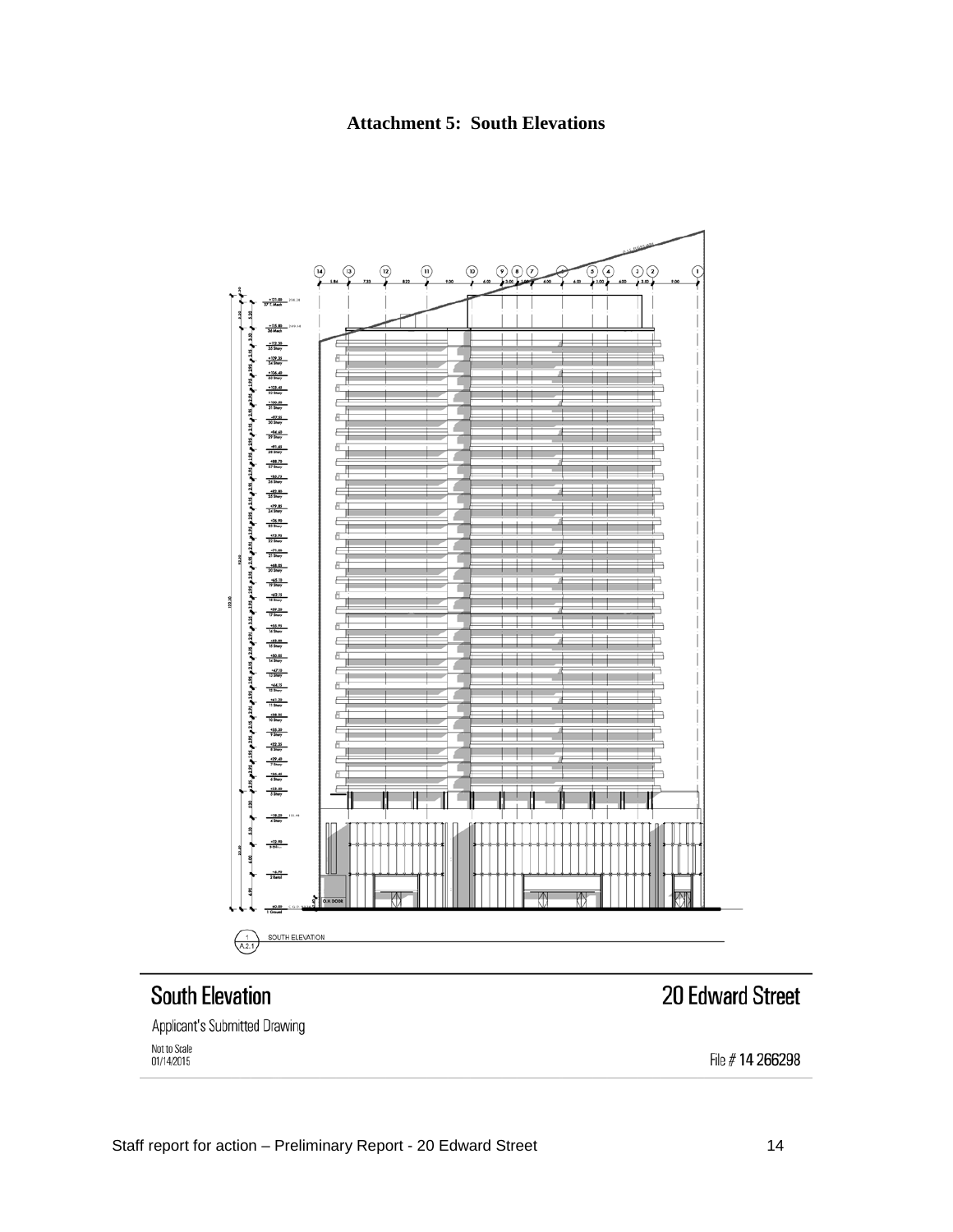